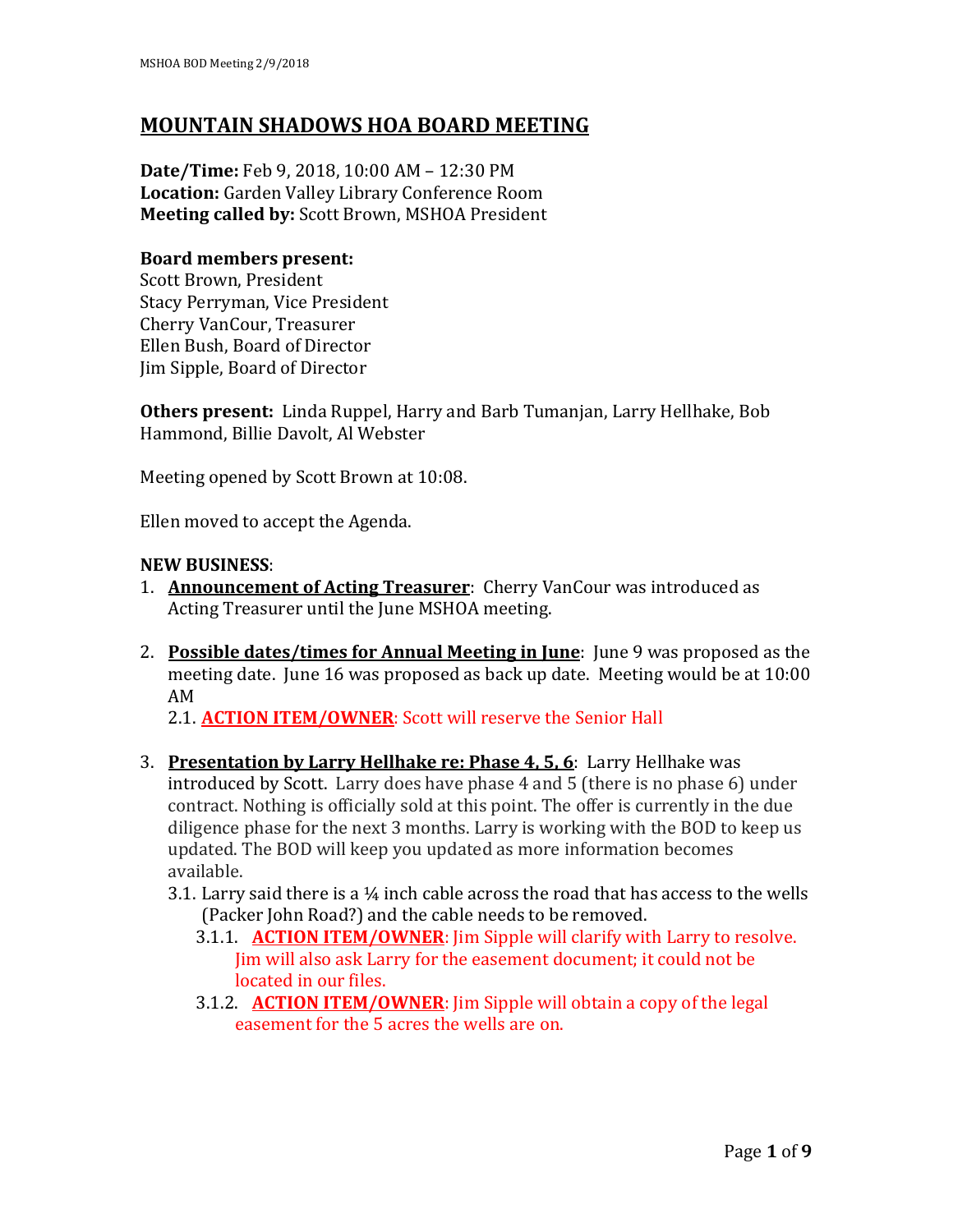## **OLD BUSINESS**:

- 4. **Financial Report**: Cherry VanCour modified the spreadsheet to make sure all data was included. In order to make account for all funds, Cherry added a "Starting Balance" and "Current Balance" and columns for "Transfer to CD", "Monthly Expended", Deposits" and "Monthly Balance". Ellen thanked Cherry for the spreadsheet format.
	- 4.1. In January, \$1659.57 was spent. Most of the dues are in. Ellen asked if Cherry was told how to handle delinquent dues. Cherry responded that she found and are using letters from past years and appropriately modified before sending out. The next letter she sends will be a registered letter. Ellen wanted Cherry to feel supported by the board with the collections.
	- 4.2. Cherry had separate spreadsheets for water categories that were more specified. Review of the water category spreadsheets will be part of the water committee report. Cherry must go to each individual receipt to separate out the water data, and then make sure the water numbers match. It takes a lot of time. She said that Quick Books would help. She will be able to categorize and easily pull reports using the Quick Books program. It's about \$300, no monthly fees, with a \$100 coupon. Jim moved to approve. All agreed.
		- 4.2.1. **ACTION ITEM/OWNER**: Cherry will purchase QuickBooks and will work with Jim Sipple and Bob Hammond regarding the sub categories under the Water category.
- 5. **Architectural Review Committee Report (ACC)**: Stacy has not been asked for anything regarding the ACC. The ACC documents are on the website. There is one document and one checklist. Everyone on the ACC committee needs to review the forms on the website. Bob said there is some interpretation of colors that is different from the CC&Rs. Stacy believes it agrees with the CC&Rs. Bob will e-mail her the differences he sees.

5.1. **ACTION ITEM/OWNER**: Stacy will review color differences Bob identifies.

- 6. **Water Committee Report**: Jim reported it is a huge project to inventory all water components, assign lifespans and to gather replacement. He said it will take some time to accomplish. Ellen asked if there is a process or updates as they go along. Jim looked at a piece of free software, from the EPA, designed for small water systems called CUPSS. Jim thinks it could work, but he wants to get Ray VanCour and Bob Hammond involved to help assess. It will generate reports and identifies what needs to be replaced. Jim has a preliminary list of water parts. The Board requests they look at the software and report back at the next meeting.
	- 6.1. Cherry responds, as treasurer she needs to know what parts are going to expire and how much they cost. She needs that kind of information for the upcoming budget. There needs to be a way to predict or forecast these expenses to the best of our knowledge, budget for all forecasted known expenses and then have a reserve fund for emergencies. Bob says that for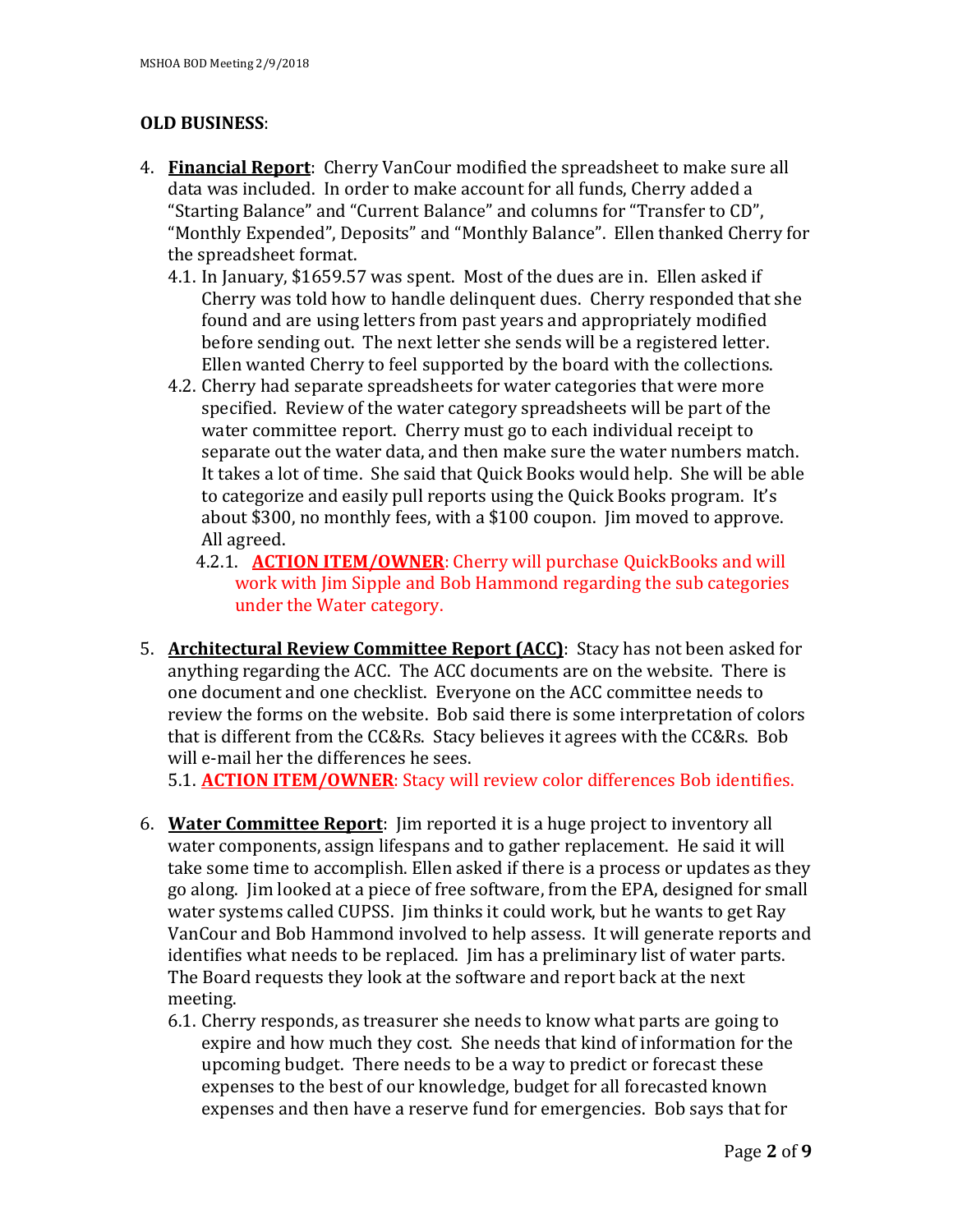pipes underground it's hard to anticipate an expiration date. Bob doesn't want to work on software, but he is willing to help with estimating the cost of replacing water parts and maintenance. Jim said there is maintenance that has to be done, but no documentation of previous work. There needs to be a system to document maintenance - preventative, corrective, and emergency maintenance. They need to capture where they are spending the money. Jim said he is going to start taking photos of all the assets and then tag them. Stacy says they still need to have a repair list.

- 6.1.1. **ACTION ITEM/OWNER**: Jim to decide if the CUPSS software is something we want to move forward with. Jim resigned from BOD 2/22/18 and Jim's response to this ACTION ITEM is: The CUPSS software was re-evaluated and the software was determined to be more than needed and too complicated.
- 7. **Water "Bill" Timeline**: Jim Sipple reported the first meter reading will be done in April/May. Most likely there will be billing for the May to June reading.
	- 7.1. Bob Hammond wondered if everyone knew that there was going to be billing. It was sent through e-mail. Billie Davolt suggested once a fee schedule is established that the board send it out in the mail and also post on the web-site. The fee structure has been established and will be implemented. Emails have been sent out to members. To remind people, Scott said he would reiterate the fee structure in 3 ways: notification letter through the mail, email, and the website. Scott will put the letter together. 7.1.1. **ACTION ITEM/OWNER**: Scott will reiterate the water fee structure
		- via 3 venues: mail, email and the website.
	- 7.2. Status of Off-Site Users: Some properties have changed hands so agreements with off-site water users need to be clarified and revisited.
- 8. **Website Cost to Date**: To date (2/9/18) the cost for the website is \$45.00 and is being handled by an outside contractor, Brian Ellis. He has been very responsive to our requests. There is a Water Outage Hotline number posted on the website, 208-598-8446. When this number is called it will generate an email that currently is being forwarded to Scott. It was suggested the website should also make it clear what number to call if there is an emergency other than water outages. Cherry suggested there should be a sign posted with the telephone number under the red light on the pump house so if someone sees the red light on, they will also see the number to call.
	- 8.1. **ACTION ITEM/OWNER**: Stacy will update the website to show a telephone number for emergencies.
	- 8.2. **ACTION ITEM/OWNER**: Scott will obtain a quote for a sign for under the red light on the pump house.
- 9. **Public comment**:
	- 9.1. Al Webster: He commends the present board of directors. Everyone has done a fabulous job. He would like the board to republish the list of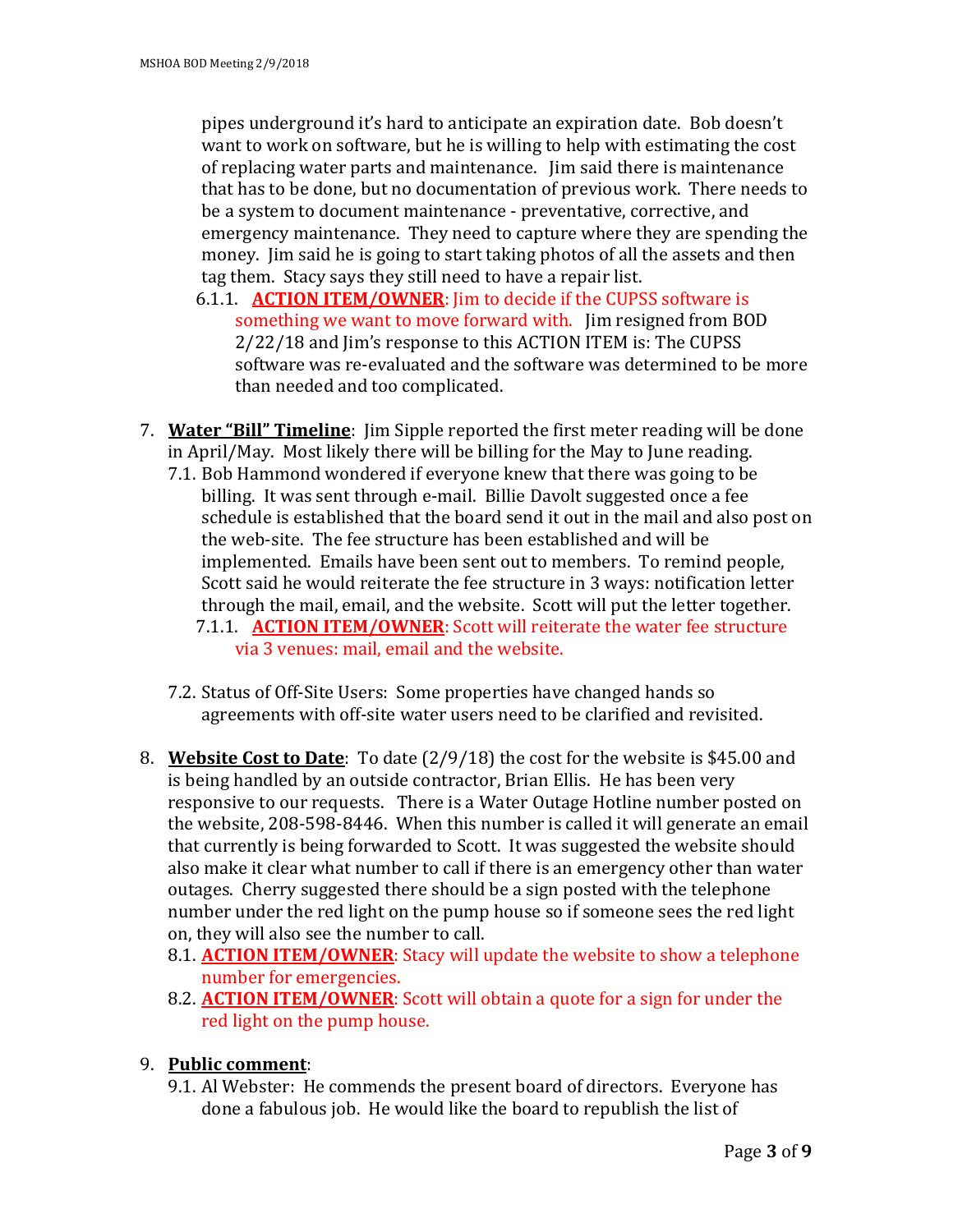homeowners, phone number and e-mail address. It serves people to know who their neighbors are. Continuity is very important in an HOA. Stacy responded that some homeowners do not want their information revealed. 9.1.1. **ACTION ITEM/OWNER**: Cherry will drive the decision regarding if the BOD will create and maintain a 'public' membership contact list.

9.2. Bob Hammond: Bob has asked questions of the board thru e-mail and hasn't gotten anything back. He's asked questions, similar to the ones that Ellen is asking. For 8 months he's been asking questions. Why does the board not respond to his e-mails? Bob provided a list of questions he would like the board to respond to. Scott mentioned they will review the questions and the comments/answers will reflect in the minutes. Answers (*in blue* ) to these questions are below.

Meeting was adjourned at 12:20 PM.

## BOB's QUESTIONS:

*document.*

Questions related to Mountain Shadows Developer sale Not all might have answers currently but are considerations that need to be addressed!

1. Has the BOD heard any update on the sale of the remainder of Mountain Shadows?

*Larry Hellhake (developer) has phase 4 & 5 under contract. Nothing is officially sold at this point. The offer is currently in the due diligence phase for the next 3 months. Larry is working with the MSBOD (Mountain Shadows Board of Directors) to keep us updated. The BOD will keep you updated as more information becomes available.* 

- 2. If the property is sold how will that effect the MSHOA owned water rights? *The sale of these properties could impact our current water rights but with no cost to the HOA. The MSBOD will be working closely with MSDCo LLC (Mountain Shadows Development Co., LLC) regarding this issue.*
- 3. Is there a clear legal easement for the wells on the 5 acres owned by the developer?

*Yes, understood to be permanent easement. This 5-acre property is owned by MSDCo LLC. Larry has committed to get a copy of this document to Jim Sipple for records. This is an Action Item on the 2/9/18 minutes.*

4. DO we have a clear legal easement for the water piping from the wells to the start of Mountain Shadows property? *Yes, also understood to be permanent easement. This 78-acre property is owned by Bortles/Macklin. JSipple will locate this*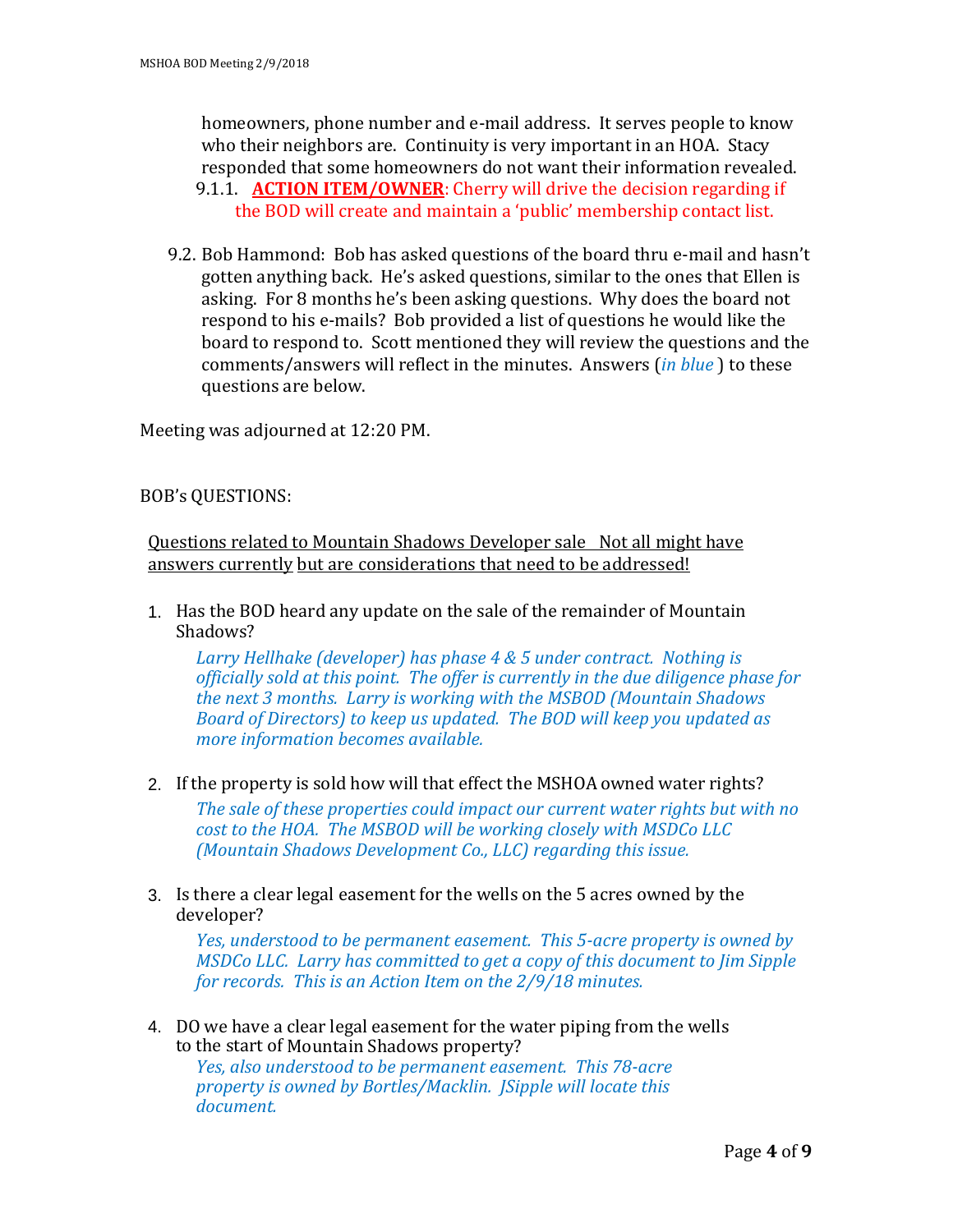*ACTION ITEM/OWNER: Jim will locate a copy of the legal easement from the wells to the start of Mountain Shadows property.*

5. The current owners of Mountain Shadows Development have agreed that any future development would use the exact same CCRs as the current 3 phases, is this true for the new owner?

*If the current 'under contract' deal goes through, probably not.* 

6. Is there any written document that transfers ownership of the real and personal property of the water system to MSHOA?

*Larry said he had this document and would get it to the MSBOD (Jim Sipple and Scott Brown.)*

*ACTION ITEM/OWNER: Jim/Scott will obtain a copy of the document that transfers ownership of the real and personal property of the water system to MSHOA.*

#### Website questions and related issues

1. What is the stated purpose of the website?

*The website was created to provide information as a convenience to the homeowner's & prospective homeowner's. To reduce the expense of mailing, to be respectful of the time involved in providing such mailings on the volunteer MSBOD. To provide a repository of current non-proprietary documents such as the ACC paperwork, CC&R's and most current meeting minutes. In addition, there is a "contact us" tab where homeowner's can ask for help from the BOD once they have exhausted direct contact avenues with their neighbor for any CCR violations. The website is NOT meant to be a blog spot or place for general postings from the homeowners.*

- 2. Has the website been officially launched and if so how was it published? *Yes, the website has launched. The address is [www.mtnshadowshoa.org](http://www.mtnshadowshoa.org/) and that information was in the meeting minutes from the meeting held on 10/11/2017.*
- 3. What is the cost of the website and how is it being maintained? Where is it hosted etc?

*The website creation and initial 2-year hosting fee of \$89.00 was donated to MSHOA by Lance Price (donating approximately \$1500 in time). When the hosting fee comes up for renewal, it will be an expense for the HOA. The website is hosted under Lance's Go Daddy account. Brian Ellis has been maintaining the website for a very minimal cost. With any website start-up there are needed changes and tweaks to make it function and look the way we want. Instead of going to Brian with each change, the MSBOD has been bundling updates and changes to the site to minimize any costs (which is why some changes may not be updated immediately.). To date (3/6/18), he has billed the HOA \$90.00.*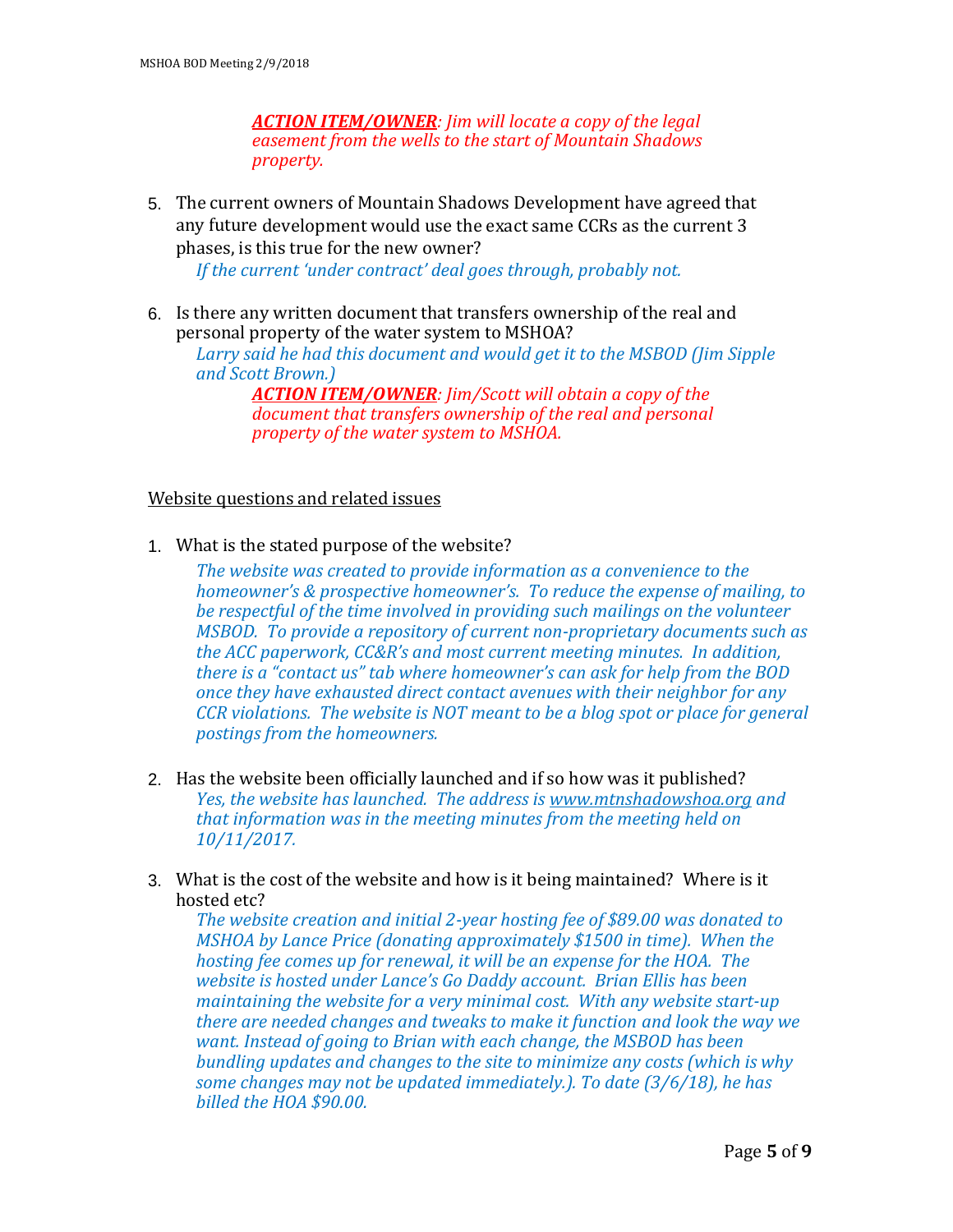4. I have requested on at least 3 occasions to have the water committee tab modified to include a purpose statement for the water committee. What is the status of that request?

*The MSHOA website contains information and official documentation from the MSBOD to the homeowners. The Water Committee is a volunteer committee outside the official MSBOD. There is a "Water System" tab provided on the website that contains a water usage report from 2017, water systems update as of Nov 2017 (from the MSBOD), a consumer confidence report and the parcel map. Names of those currently on the volunteer Water Committee are listed as a courtesy (per request). The Water Committee functions outside the MSBOD and makes recommendations for the board to take under advisement. Should the Water Committee create and decide to operate under a purpose statement, that is an internal process within the committee.* 

5. What is the process for the water committee to have documents placed on the website? I have requested 2 documents be added to the water related documents tab, what is the status of that request?

*The process is to submit document(s), to be posted on the website, to the MSBOD. Any document submitted to be placed on the website will be reviewed by the MSBOD and posted to the website if the MSBOD determines they are within the responsibilities as outlined in the CC&R's or as the MSBOD deems relevant. 2 requests were submitted to the MSBOD and one of the requests asking for a map was approved and added to the website. The other document was deemed more of an internal document and the MSBOD did not find it appropriate to be posted in a public forum such as the MSHOA public website.* 

6. Timely updates. I notice that the first page has a thank you to Judy yet she is still listed as a board member. The documents section is missing several board meeting agendas and minutes. One of the worst things with a website is not to keep it fresh and up to date. What is the plan for managing the website and keeping it updated and accurate? What is the long term plan for hosting, maintenance, and management of the website?

*Update items and changes will be bundled and placed on the website as timely as possible, while being mindful of the content of the update/change as well any associated cost.*

7. I have discussed with Scott the misleading information that is currently on the website in a document titled "Water system update 2017" and that the document needed revision. Is this revision in process?

*The MSBOD approved this document as a "current state" update. The MSBOD doesn't see anything "misleading" with the information contained in that document and doesn't believe it needs to be revised. It is merely a factual, chronological update of what has happened with the water system and any actions taken to date (by previous and current MSBOD) and it shows what is currently pending.*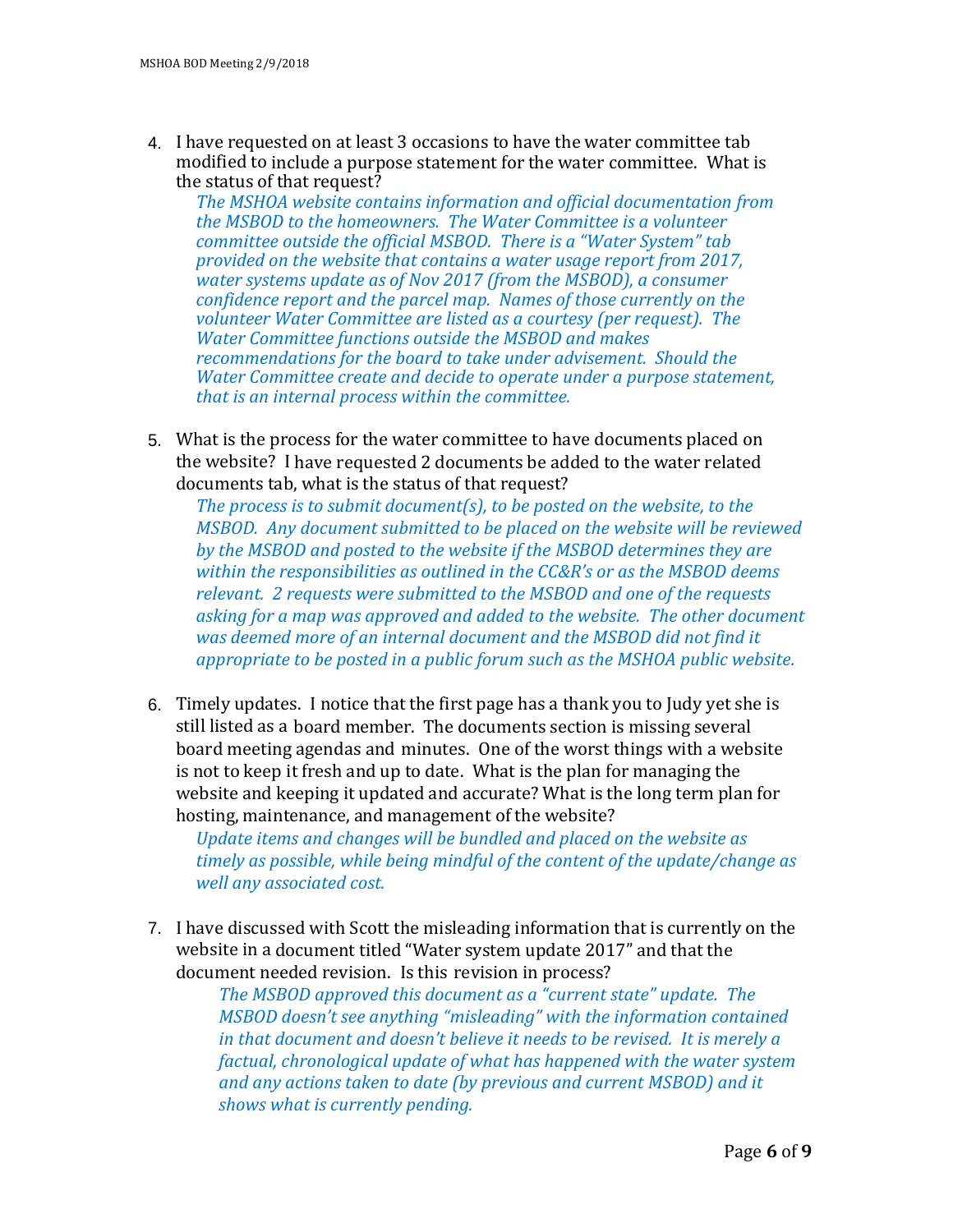- 8. In the past the BOD has stopped providing a roster of HOA members and has sent email in such a way as to hide all email addresses. This was done supposedly for privacy reasons. Will this board publish a roster in any form? *This type of contact list was requested in the 2/9/18 HOA Board meeting. There is currently an Action Item for the next HOA Board meeting in March to address this.*
- 9. If the purpose of the website is to provide information to all HOA members can a section be provided that allows uncensored, unedited, information to be posted by any HOA member?

*This is not the purpose of the website. There are other forums available if there is a desire to blog "uncensored and unedited" information.*

### Water related questions

1. The BOD requested the water committee develop a few potential fee scenarios. It was one of the top three items requested by the BOD. The possible scenarios were delivered to the BOD months ago. What is the status of the fee system?

> *The 'Water Committee Fee & Billing Recommendations' document was delivered to the entire Board on 10/25/17. The Board adopted Formula/Option 3 during the MSBOD meeting on 11/1/17. This formula wasincorporated into the water usage spreadsheets along with the 300gpd threshold. The first meter reading will be done in April/May.*

2. The Water committee recommended accounting standards to allow good history and analysis of water system costs to be done. What is the status of that recommendation?

*The new Treasurer, Cherry VanCour, is working on improving the cost accounting & recordkeeping. Cherry presented a history of water system expenses in categories recommended by the Water Committee at the 2/9/17 BOD meeting. She will continue to work with the Chairman of the Water Committee to refine categories/subcategories and update expense reports as needed.*

3. In prior water committee meetings and in numerous emails the question has been raised when a water problem is found what is the process for getting that problem resolved, who is called, who can authorize spending etc? What is the process and who can approve spending?

*For emergency water problems (leaks, etc.) call the Water Outage & Emergency Hotline located on the 'Welcome' tab and 'Water System' tab of the website [\(http://mtnshadowshoa.org/](http://mtnshadowshoa.org/) ), 208-598-8446. For water problems that are NOT emergencies, the MSBOD is currently working on a formal process to communicate these non-emergency water issues to the MSBOD and establish a time frame for the MSBOD to investigate, assess and*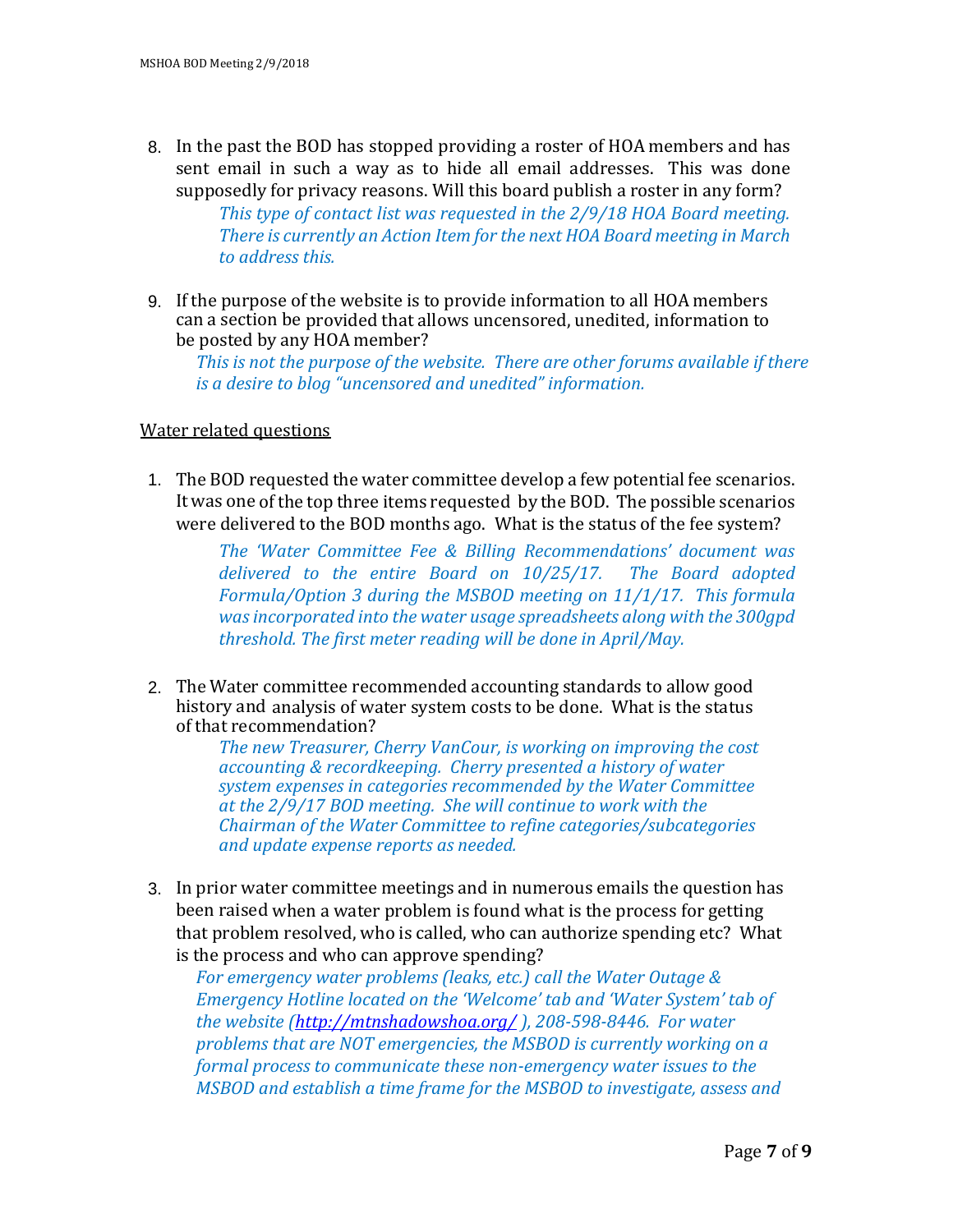*respond.* 

*The MSBOD collectively approves all spending.*

*ACTION ITEM/OWNER: BOD (or designated BOD member(s)) to meet with the Water Committee to discuss a formal communication process.*

4. What role do you see volunteers playing in the repair and maintenance of the water system?

> *The BOD will assess the work recommended by the Water Committee Chairman and in doing so, have conversations around the qualifications a potential volunteer contains. The BOD wants to utilize as many qualified volunteers as possible to minimize the expense while managing, operating, maintaining and repairing the MSHOA water system.*

5. When a volunteer states he or she will take the lead on a water system problem what is a reasonable timeframe for the BOD to respond to that person?

> *Response time may vary and fluctuate. Emergencies will be handled within 24-48 hours (if not sooner, depending on the situation). Regarding non-emergency water issues, the MSBOD is currently working on a formal process to communicate these non-emergency water issues to the MSBOD and establish a time frame for the MSBOD to investigate, assess and respond.*

- 6. Who is the BOD representative on the water committee? *The MSBOD will be talking to the Water Committee, specifically the Water Committee Chairman (you), regarding formalizing the communication between the Water Committee and the MSBOD. Within our conversations there may or may not be a MSBOD representative.*
- 7. Jim Sipple has done great work on the meter reading and billing *(typo changed by Cherry)* programs. What is the long term plan for hosting, operations and maintenance of these programs?

*Currently all meter reading and billing programs have been voluntary and Jim has stated he will continue handling the billing program. The MSBOD will work with Jim regarding the meter reading. As we move forward we will work through any issues that come up.* 

Basic and most important question

Why does this board choose not to respond to HOA members when they ask questions of the Board?

> *The MSBOD isn't choosing not to respond as much as the MSBOD does not currently have a clear process to receive question and then answer in a reasonable time frame. The MSBOD is looking at creating clear process regarding this type of communication within the membership and specifically the Water Committee. Please keep in mind the Board members are volunteers and have other responsibilities outside of MSBOD*